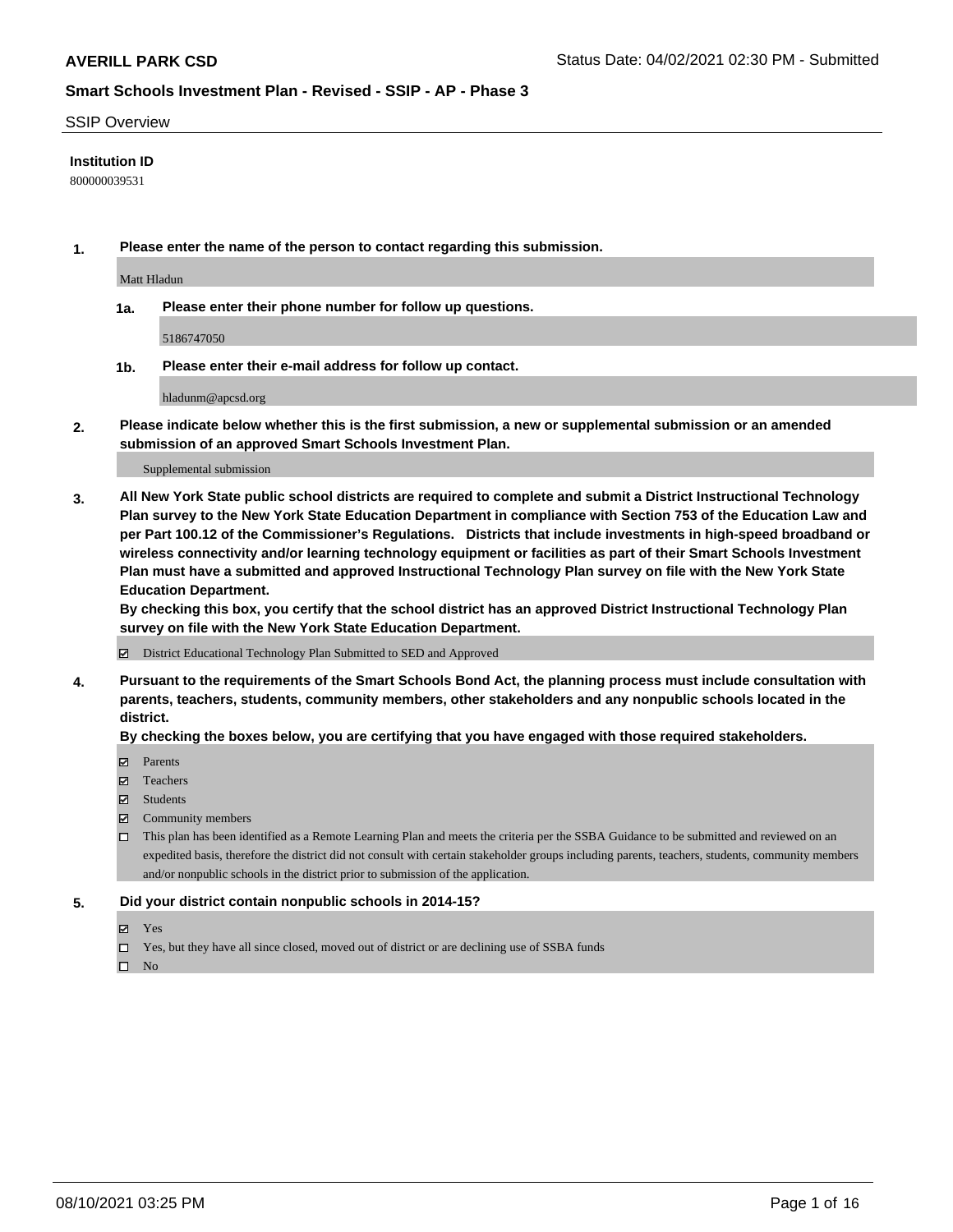### SSIP Overview

**6. Certify that the following required steps have taken place by checking the boxes below:**

- The district developed and the school board approved a preliminary Smart Schools Investment Plan.
- The preliminary plan was posted on the district website for at least 30 days. The district included an address to which any written comments on the plan should be sent.
- $\boxtimes$  The school board conducted a hearing that enabled stakeholders to respond to the preliminary plan. This hearing may have occured as part of a normal Board meeting, but adequate notice of the event must have been provided through local media and the district website for at least two weeks prior to the meeting.
- The district prepared a final plan for school board approval and such plan has been approved by the school board.
- $\boxtimes$  The final proposed plan that has been submitted has been posted on the district's website.
- This Plan has been identified as a Remote Learning Plan and meets the criteria per the SSBA Guidance to be submitted and reviewed on an expedited basis, therefore this plan has not met certain stakeholder engagement requirements including, consulting with nonpublic schools in advance of plan submission, having the school board conduct a hearing on the plan and/or posting the plan to the district website for a minimum of 30 days. This district will post the Remote Learning Plan to the district's website upon submission of the application.
- **6a. Please upload the proposed Smart Schools Investment Plan (SSIP) that was posted on the district's website, along with any supporting materials. Note that this should be different than your recently submitted Educational Technology Survey. The Final SSIP, as approved by the School Board, should also be posted on the website and remain there during the course of the projects contained therein.**

Smart Schools Plan - February 2021.pptx

**6b. Enter the webpage address where the final Smart Schools Investment Plan is posted. The Plan should remain posted for the life of the included projects.**

https://averillpark.k12.ny.us/businessoffice/smartschoolspending

**7. Please enter an estimate of the total number of students and staff that will benefit from this Smart Schools Investment Plan based on the cumulative projects submitted to date.**

3,100

**8. An LEA/School District may partner with one or more other LEA/School Districts to form a consortium to pool Smart Schools Bond Act funds for a project that meets all other Smart School Bond Act requirements. Each school district participating in the consortium will need to file an approved Smart Schools Investment Plan for the project and submit a signed Memorandum of Understanding that sets forth the details of the consortium including the roles of each respective district.**

 $\Box$  The district plans to participate in a consortium to partner with other school district(s) to implement a Smart Schools project.

**9. Please enter the name and 6-digit SED Code for each LEA/School District participating in the Consortium.**

| <b>Partner LEA/District</b> | <b>ISED BEDS Code</b> |
|-----------------------------|-----------------------|
| (No Response)               | (No Response)         |

**10. Please upload a signed Memorandum of Understanding with all of the participating Consortium partners.**

(No Response)

**11. Your district's Smart Schools Bond Act Allocation is:**

\$2,160,806

**12. Final 2014-15 BEDS Enrollment to calculate Nonpublic Sharing Requirement**

|            | Public Enrollment | Nonpublic Enrollment | Total Enrollment | l Nonpublic Percentage |
|------------|-------------------|----------------------|------------------|------------------------|
| Enrollment | 2.925             | 92                   | 3.017.00         | 3.05                   |

**13. This table compares each category budget total, as entered in that category's page, to the total expenditures listed in the category's expenditure table. Any discrepancies between the two must be resolved before submission.**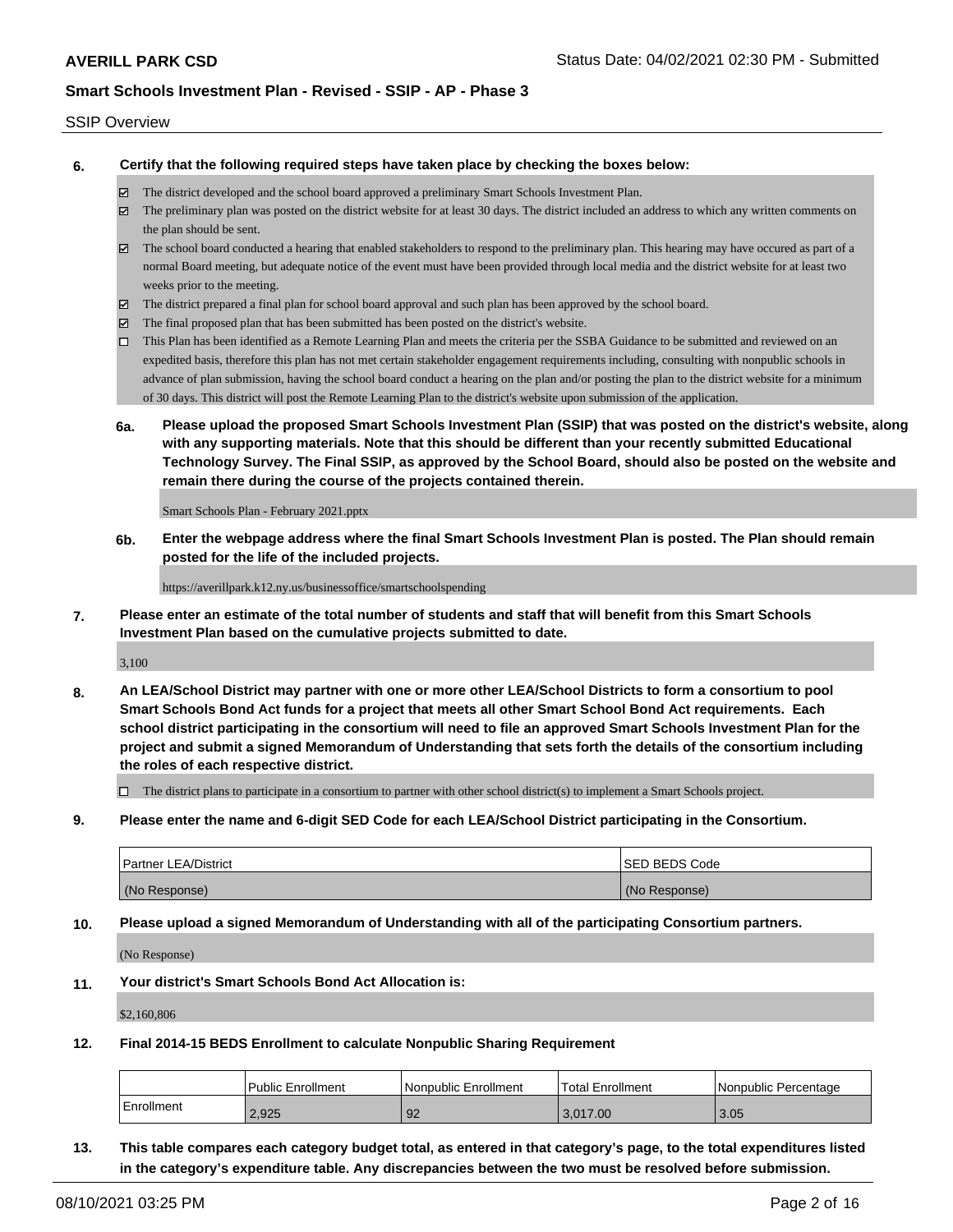# SSIP Overview

|                                          | Sub-Allocations | <b>Expenditure Totals</b> | <b>Difference</b> |
|------------------------------------------|-----------------|---------------------------|-------------------|
| <b>School Connectivity</b>               | 0.00            | 0.00                      | 0.00              |
| Connectivity Projects for<br>Communities | 0.00            | 0.00                      | 0.00              |
| Classroom Technology                     | 150,250.00      | 150,250.00                | 0.00              |
| Pre-Kindergarten Classrooms              | 0.00            | 0.00                      | 0.00              |
| Replace Transportable<br>Classrooms      | 0.00            | 0.00                      | 0.00              |
| <b>High-Tech Security Features</b>       | 0.00            | 0.00                      | 0.00              |
| Nonpublic Loan                           | 0.00            | 0.00                      | 0.00              |
| Totals:                                  | 150,250         | 150,250                   | 0                 |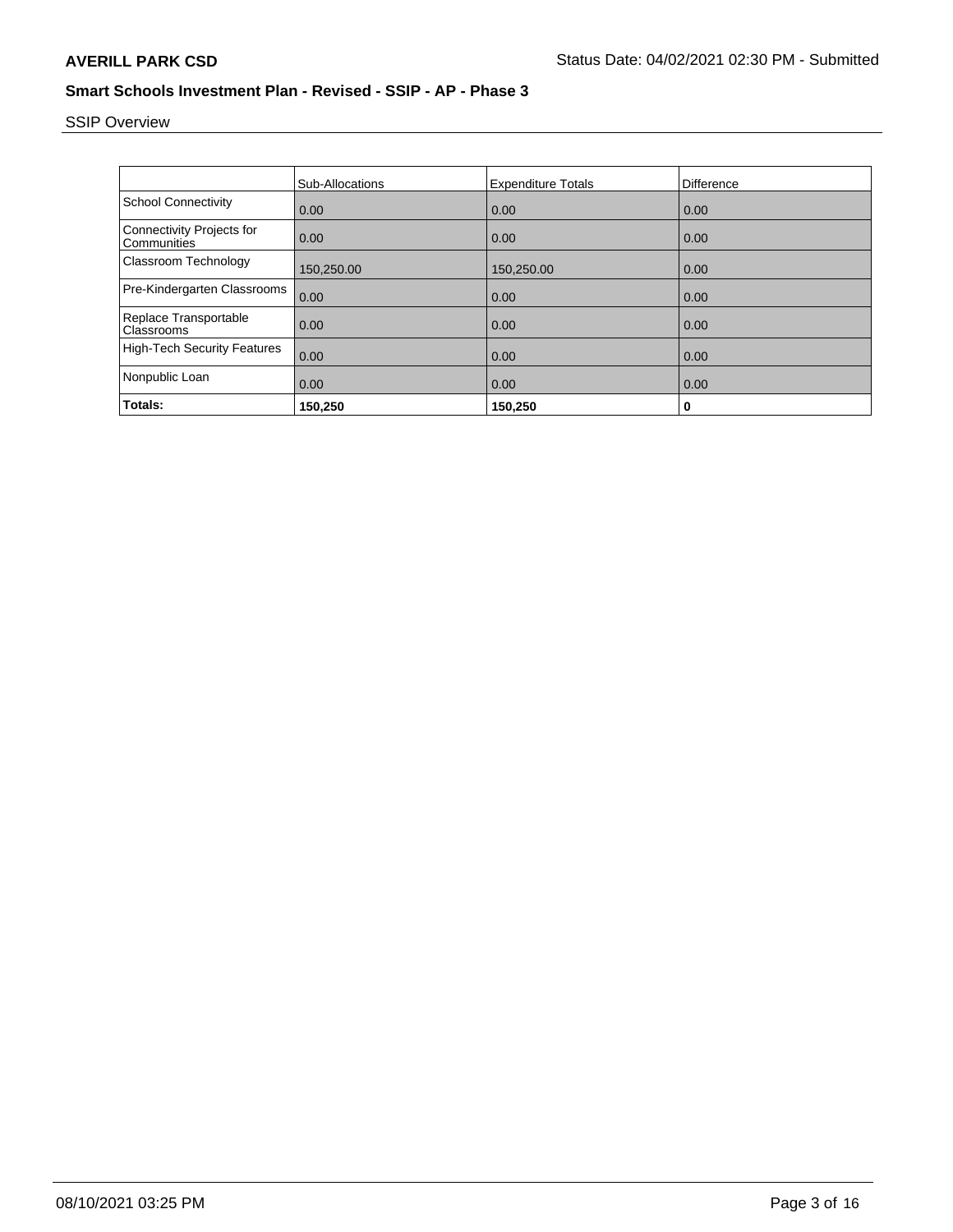School Connectivity

- **1. In order for students and faculty to receive the maximum benefit from the technology made available under the Smart Schools Bond Act, their school buildings must possess sufficient connectivity infrastructure to ensure that devices can be used during the school day. Smart Schools Investment Plans must demonstrate that:**
	- **• sufficient infrastructure that meets the Federal Communications Commission's 100 Mbps per 1,000 students standard currently exists in the buildings where new devices will be deployed, or**
	- **• is a planned use of a portion of Smart Schools Bond Act funds, or**
	- **• is under development through another funding source.**

**Smart Schools Bond Act funds used for technology infrastructure or classroom technology investments must increase the number of school buildings that meet or exceed the minimum speed standard of 100 Mbps per 1,000 students and staff within 12 months. This standard may be met on either a contracted 24/7 firm service or a "burstable" capability. If the standard is met under the burstable criteria, it must be:**

**1. Specifically codified in a service contract with a provider, and**

**2. Guaranteed to be available to all students and devices as needed, particularly during periods of high demand, such as computer-based testing (CBT) periods.**

**Please describe how your district already meets or is planning to meet this standard within 12 months of plan submission.**

(No Response)

**1a. If a district believes that it will be impossible to meet this standard within 12 months, it may apply for a waiver of this requirement, as described on the Smart Schools website. The waiver must be filed and approved by SED prior to submitting this survey.**

 $\Box$  By checking this box, you are certifying that the school district has an approved waiver of this requirement on file with the New York State Education Department.

**2. Connectivity Speed Calculator (Required). If the district currently meets the required speed, enter "Currently Met" in the last box: Expected Date When Required Speed Will be Met.**

|                  | l Number of     | Required Speed | Current Speed in | Expected Speed  | Expected Date                           |
|------------------|-----------------|----------------|------------------|-----------------|-----------------------------------------|
|                  | <b>Students</b> | In Mbps        | l Mbps           | to be Attained  | When Required                           |
|                  |                 |                |                  |                 | l Within 12 Months ISpeed Will be Met l |
| Calculated Speed | (No Response)   | 0.00           | (No Response)    | l (No Response) | l (No Response)                         |

**3. Describe how you intend to use Smart Schools Bond Act funds for high-speed broadband and/or wireless connectivity projects in school buildings.**

(No Response)

**4. Describe the linkage between the district's District Instructional Technology Plan and how the proposed projects will improve teaching and learning. (There should be a link between your response to this question and your responses to Question 1 in Section IV - NYSED Initiatives Alignment: "Explain how the district use of instructional technology will serve as a part of a comprehensive and sustained effort to support rigorous academic standards attainment and performance improvement for students."** 

**Your answer should also align with your answers to the questions in Section II - Strategic Technology Planning and the associated Action Steps in Section III - Action Plan.)**

(No Response)

**5. If the district wishes to have students and staff access the Internet from wireless devices within the school building, or in close proximity to it, it must first ensure that it has a robust Wi-Fi network in place that has sufficient bandwidth to meet user demand.**

**Please describe how you have quantified this demand and how you plan to meet this demand.**

(No Response)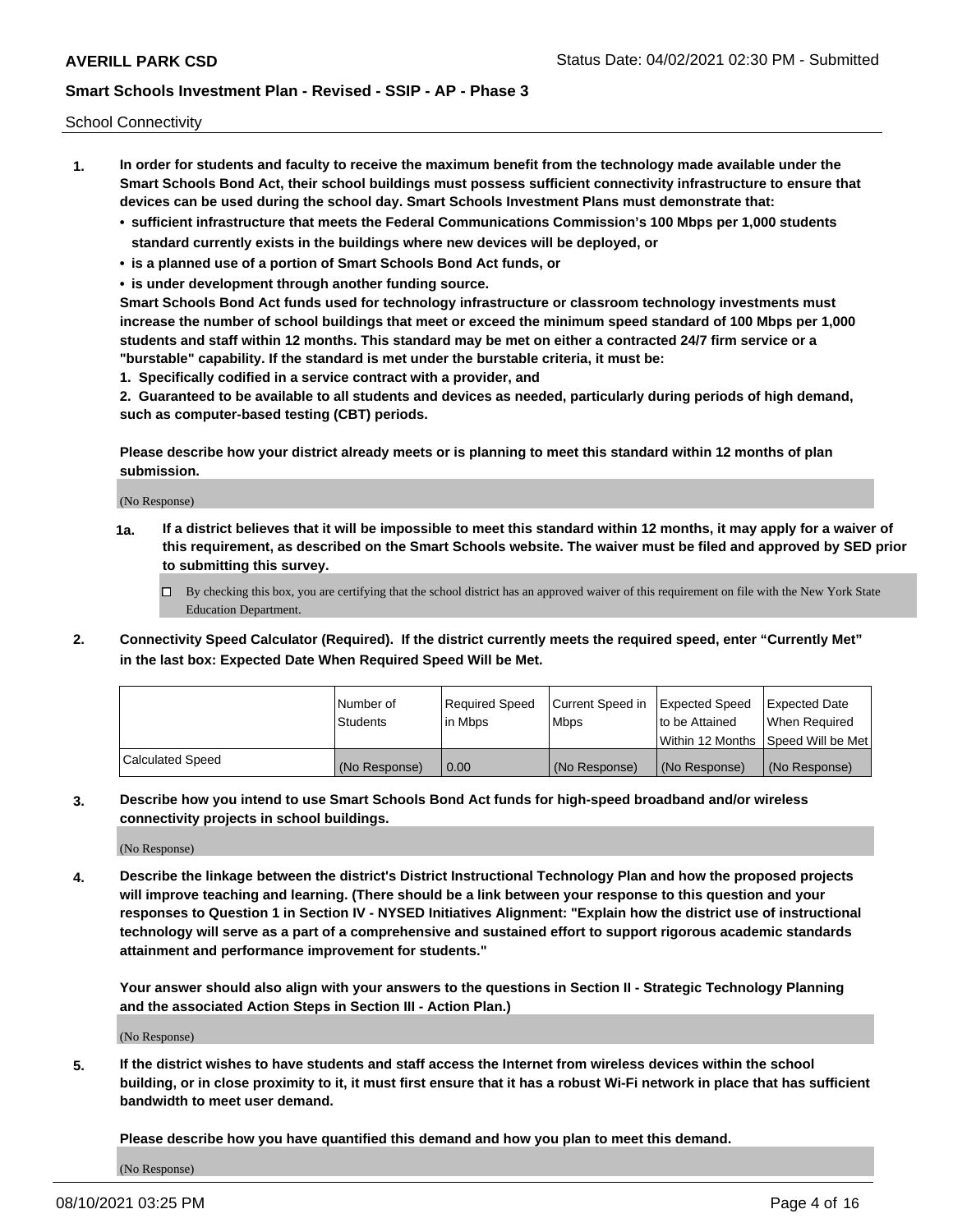School Connectivity

**6. Smart Schools plans with any expenditures in the School Connectivity category require a project number from the Office of Facilities Planning. Districts must submit an SSBA LOI and receive project numbers prior to submitting the SSIP. As indicated on the LOI, some projects may be eligible for a streamlined review and will not require a building permit.**

**Please indicate on a separate row each project number given to you by the Office of Facilities Planning.**

| Project Number |  |
|----------------|--|
| (No Response)  |  |

**7. Certain high-tech security and connectivity infrastructure projects may be eligible for an expedited review process as determined by the Office of Facilities Planning.**

### **Was your project deemed eligible for streamlined review?**

(No Response)

### **8. Include the name and license number of the architect or engineer of record.**

| Name          | License Number |
|---------------|----------------|
| (No Response) | (No Response)  |

### **9. Public Expenditures – Loanable (Counts toward the nonpublic loan calculation)**

| Select the allowable expenditure type.<br>Repeat to add another item under each type. | <b>PUBLIC</b> Items to be<br>l Purchased | Quantity           | Cost Per Item    | <b>Total Cost</b> |
|---------------------------------------------------------------------------------------|------------------------------------------|--------------------|------------------|-------------------|
| (No Response)                                                                         | (No Response)                            | l (No<br>Response) | (No<br>Response) | $\overline{0.00}$ |
|                                                                                       |                                          | O                  | 0.00             |                   |

### **10. Public Expenditures – Non-Loanable (Does not count toward nonpublic loan calculation)**

| Select the allowable expenditure<br>type.<br>Repeat to add another item under<br>each type. | <b>PUBLIC</b> Items to be purchased | Quantity      | Cost per Item | <b>Total Cost</b> |
|---------------------------------------------------------------------------------------------|-------------------------------------|---------------|---------------|-------------------|
| (No Response)                                                                               | (No Response)                       | (No Response) | (No Response) | 0.00              |
|                                                                                             |                                     |               | 0.00          |                   |

### **11. Final 2014-15 BEDS Enrollment to calculate Nonpublic Sharing Requirement (no changes allowed.)**

|            | Public Enrollment | l Nonpublic Enrollment | <b>Total Enrollment</b> | Nonpublic Percentage |
|------------|-------------------|------------------------|-------------------------|----------------------|
| Enrollment | 2.925             | 92                     | 3.017.00                | 3.05                 |

### **12. Total Public Budget - Loanable (Counts toward the nonpublic loan calculation)**

|                                                      | Public Allocations | <b>Estimated Nonpublic Loan</b><br>Amount | Estimated Total Sub-Allocations |
|------------------------------------------------------|--------------------|-------------------------------------------|---------------------------------|
| Network/Access Costs                                 | (No Response)      | 0.00                                      | 0.00                            |
| School Internal Connections and<br><b>Components</b> | (No Response)      | 0.00                                      | 0.00                            |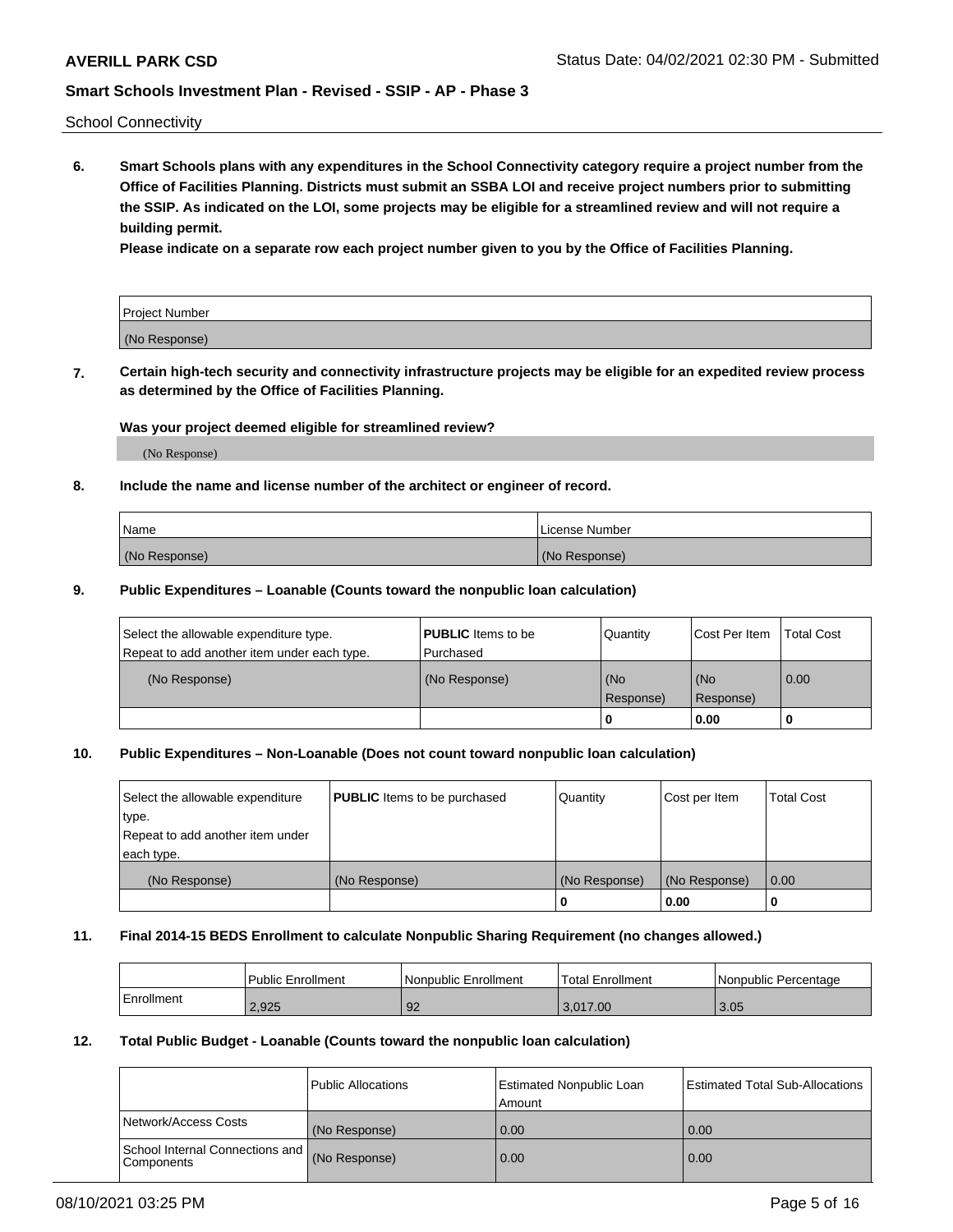School Connectivity

|         | <b>Public Allocations</b> | <b>Estimated Nonpublic Loan</b><br>Amount | <b>Estimated Total Sub-Allocations</b> |
|---------|---------------------------|-------------------------------------------|----------------------------------------|
| Other   | (No Response)             | 0.00                                      | 0.00                                   |
| Totals: | 0.00                      | 0                                         | o                                      |

## **13. Total Public Budget – Non-Loanable (Does not count toward the nonpublic loan calculation)**

|                                                   | Sub-<br>Allocation |
|---------------------------------------------------|--------------------|
| Network/Access Costs                              | (No Response)      |
| <b>Outside Plant Costs</b>                        | (No Response)      |
| <b>School Internal Connections and Components</b> | (No Response)      |
| <b>Professional Services</b>                      | (No Response)      |
| Testing                                           | (No Response)      |
| <b>Other Upfront Costs</b>                        | (No Response)      |
| <b>Other Costs</b>                                | (No Response)      |
| Totals:                                           | 0.00               |

## **14. School Connectivity Totals**

|                          | Total Sub-Allocations |
|--------------------------|-----------------------|
| Total Loanable Items     | 0.00                  |
| Total Non-Ioanable Items | 0.00                  |
| Totals:                  | 0                     |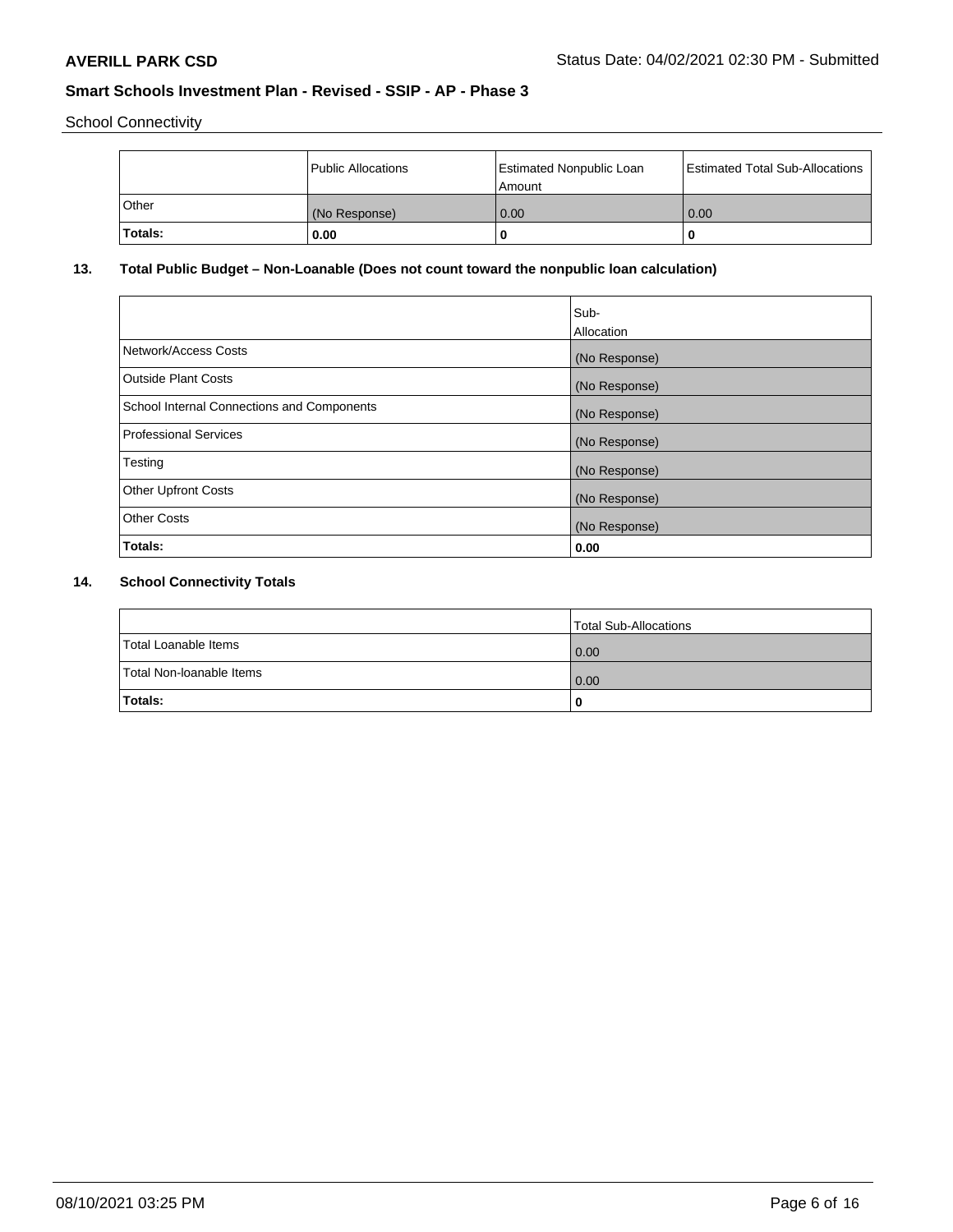Community Connectivity (Broadband and Wireless)

**1. Describe how you intend to use Smart Schools Bond Act funds for high-speed broadband and/or wireless connectivity projects in the community.**

(No Response)

**2. Please describe how the proposed project(s) will promote student achievement and increase student and/or staff access to the Internet in a manner that enhances student learning and/or instruction outside of the school day and/or school building.**

(No Response)

**3. Community connectivity projects must comply with all the necessary local building codes and regulations (building and related permits are not required prior to plan submission).**

 $\Box$  I certify that we will comply with all the necessary local building codes and regulations.

**4. Please describe the physical location of the proposed investment.**

(No Response)

**5. Please provide the initial list of partners participating in the Community Connectivity Broadband Project, along with their Federal Tax Identification (Employer Identification) number.**

| <b>Project Partners</b> | l Federal ID # |
|-------------------------|----------------|
| (No Response)           | (No Response)  |

**6. Please detail the type, quantity, per unit cost and total cost of the eligible items under each sub-category.**

| Select the allowable expenditure | Item to be purchased | Quantity      | Cost per Item | <b>Total Cost</b> |
|----------------------------------|----------------------|---------------|---------------|-------------------|
| type.                            |                      |               |               |                   |
| Repeat to add another item under |                      |               |               |                   |
| each type.                       |                      |               |               |                   |
| (No Response)                    | (No Response)        | (No Response) | (No Response) | 0.00              |
|                                  |                      | o             | 0.00          |                   |

**7. If you are submitting an allocation for Community Connectivity, complete this table.**

**Note that the calculated Total at the bottom of the table must equal the Total allocation for this category that you entered in the SSIP Overview overall budget.**

|                                    | Sub-Allocation |
|------------------------------------|----------------|
| Network/Access Costs               | (No Response)  |
| Outside Plant Costs                | (No Response)  |
| <b>Tower Costs</b>                 | (No Response)  |
| <b>Customer Premises Equipment</b> | (No Response)  |
| <b>Professional Services</b>       | (No Response)  |
| Testing                            | (No Response)  |
| <b>Other Upfront Costs</b>         | (No Response)  |
| <b>Other Costs</b>                 | (No Response)  |
| Totals:                            | 0.00           |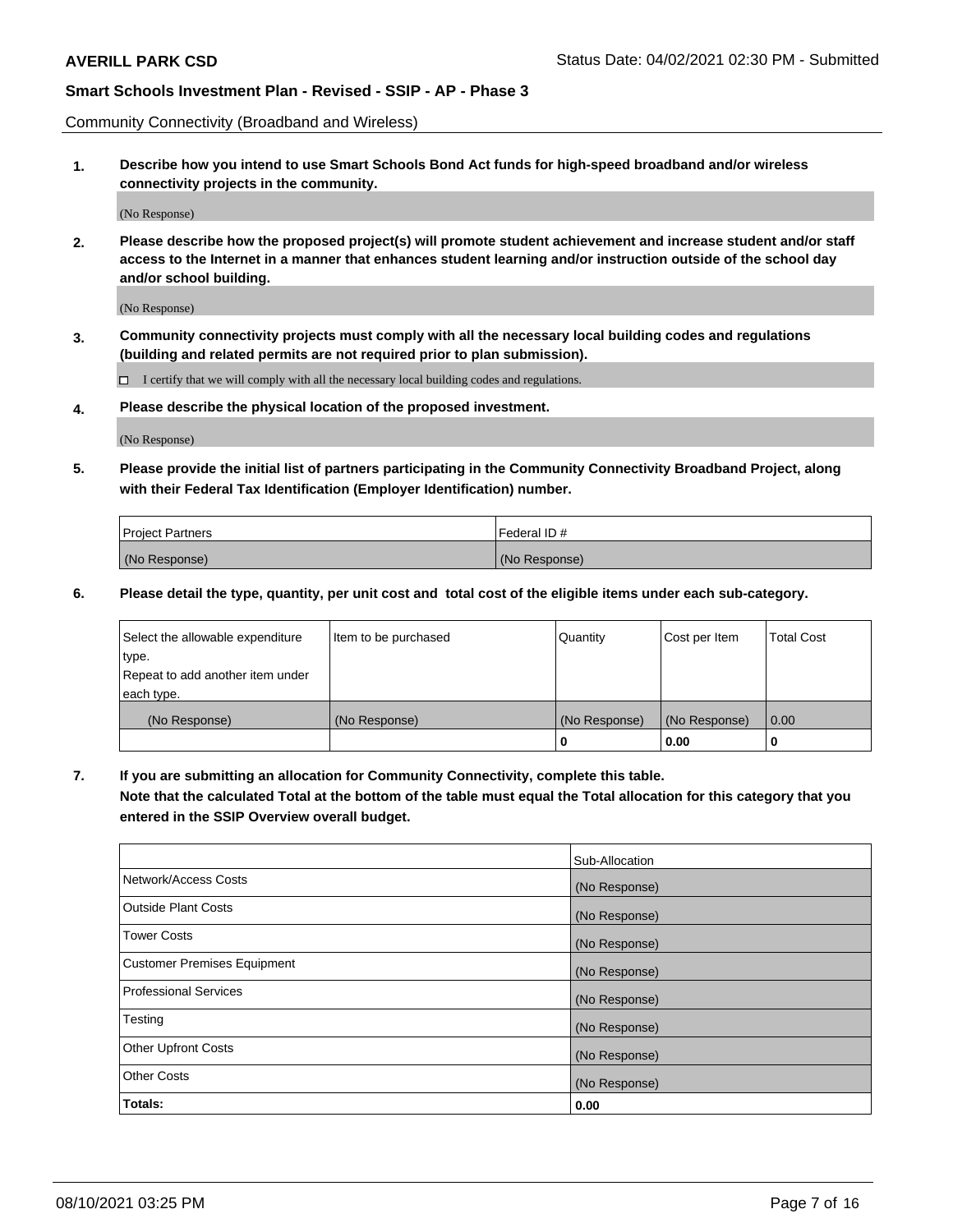### Classroom Learning Technology

**1. In order for students and faculty to receive the maximum benefit from the technology made available under the Smart Schools Bond Act, their school buildings must possess sufficient connectivity infrastructure to ensure that devices can be used during the school day. Smart Schools Investment Plans must demonstrate that sufficient infrastructure that meets the Federal Communications Commission's 100 Mbps per 1,000 students standard currently exists in the buildings where new devices will be deployed, or is a planned use of a portion of Smart Schools Bond Act funds, or is under development through another funding source. Smart Schools Bond Act funds used for technology infrastructure or classroom technology investments must increase the number of school buildings that meet or exceed the minimum speed standard of 100 Mbps per 1,000 students and staff within 12 months. This standard may be met on either a contracted 24/7 firm service or a "burstable" capability. If the standard is met under the burstable criteria, it must be:**

**1. Specifically codified in a service contract with a provider, and**

**2. Guaranteed to be available to all students and devices as needed, particularly during periods of high demand, such as computer-based testing (CBT) periods.**

**Please describe how your district already meets or is planning to meet this standard within 12 months of plan submission.**

The district currently has a 450MB connection to the internet. To meet the FCC standard, we would be required to have a 260MB connection, so we have already exceeded the standard.

- **1a. If a district believes that it will be impossible to meet this standard within 12 months, it may apply for a waiver of this requirement, as described on the Smart Schools website. The waiver must be filed and approved by SED prior to submitting this survey.**
	- By checking this box, you are certifying that the school district has an approved waiver of this requirement on file with the New York State Education Department.
- **2. Connectivity Speed Calculator (Required). If the district currently meets the required speed, enter "Currently Met" in the last box: Expected Date When Required Speed Will be Met.**

|                  | l Number of<br>Students | Required Speed<br>l in Mbps | Current Speed in<br>l Mbps | <b>Expected Speed</b><br>to be Attained | <b>Expected Date</b><br>When Required<br> Within 12 Months  Speed Will be Met |
|------------------|-------------------------|-----------------------------|----------------------------|-----------------------------------------|-------------------------------------------------------------------------------|
| Calculated Speed | 2.600                   | 260.00                      | 450                        | 450                                     | <b>Currently Met</b>                                                          |

**3. If the district wishes to have students and staff access the Internet from wireless devices within the school building, or in close proximity to it, it must first ensure that it has a robust Wi-Fi network in place that has sufficient bandwidth to meet user demand.**

**Please describe how you have quantified this demand and how you plan to meet this demand.**

As part of an earlier Smart Schools project, wireless connectivity throughout the entire district was already upgraded. Every classroom has a wireless access point that provides bandwidth to support the 802.11 ac standard which all of the devices being requested in this proposal would be utilizing.

**4. All New York State public school districts are required to complete and submit an Instructional Technology Plan survey to the New York State Education Department in compliance with Section 753 of the Education Law and per Part 100.12 of the Commissioner's Regulations.**

**Districts that include educational technology purchases as part of their Smart Schools Investment Plan must have a submitted and approved Instructional Technology Plan survey on file with the New York State Education Department.**

By checking this box, you are certifying that the school district has an approved Instructional Technology Plan survey on file with the New York State Education Department.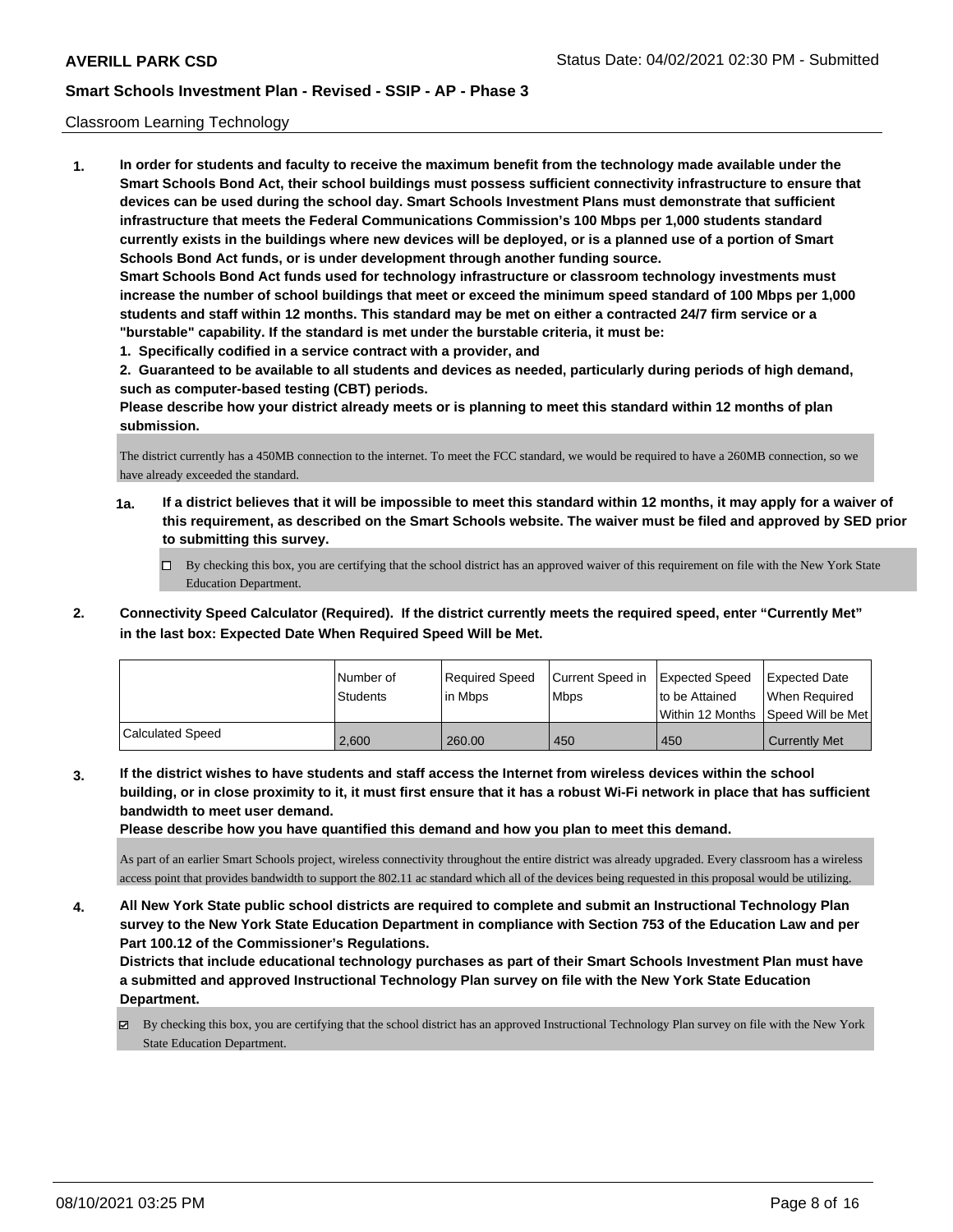### Classroom Learning Technology

**5. Describe the devices you intend to purchase and their compatibility with existing or planned platforms or systems. Specifically address the adequacy of each facility's electrical, HVAC and other infrastructure necessary to install and support the operation of the planned technology.**

The district intends to purchase current model Chromebooks. These devices will be integrated into our classrooms and utilized an existing wireless network that was upgraded in 2016. The newly-purchased Chromebooks will replace our oldest Chromebooks that are currently being used in our elementary schools. Because the new Chromebooks will be replacing existing models, there is no need for additional electrical to support the devices. Current electrical supply is adequate to meet this need.

### **6. Describe how the proposed technology purchases will:**

- **> enhance differentiated instruction;**
- **> expand student learning inside and outside the classroom;**
- **> benefit students with disabilities and English language learners; and**
- **> contribute to the reduction of other learning gaps that have been identified within the district.**

**The expectation is that districts will place a priority on addressing the needs of students who struggle to succeed in a rigorous curriculum. Responses in this section should specifically address this concern and align with the district's Instructional Technology Plan (in particular Question 2 of E. Curriculum and Instruction: "Does the district's instructional technology plan address the needs of students with disabilities to ensure equitable access to instruction, materials and assessments?" and Question 3 of the same section: "Does the district's instructional technology plan address the provision of assistive technology specifically for students with disabilities to ensure access to and participation in the general curriculum?")**

**In addition, describe how the district ensures equitable access to instruction, materials and assessments and participation in the general curriculum for both SWD and English Language Learners/Multilingual Learners (ELL/MLL) students.**

**Please note: If this plan has been identified as a Remote Learning Plan to be submitted and reviewed on an expedited basis, the district should explain how this plan will facilitate remote and hybrid learning, in lieu of responding to the question above.**

The technology purchased for our students (Chromebooks) will continue to support all students. We believe that putting technology into the hands of students with needs can often level the playing field by providing them with adaptive solutions to classroom curriculum. By already using technology like this in our elementary schools, we have seen how teachers can more easily differentiate their lessons using technology to allow our students with needs to be more successful in a traditional classroom environment.

We must look for ways to integrate technology at a deeper level moving beyond just using it to replace a traditional activity once done on paper with pencil. Instead technology gives us access to a much bigger classroom with the ability to reach out to experts outside the walls of our schools, the ability to create multimedia worlds that demonstrate creativity and understanding, the ability to share work and receive feedback with someone beyond the teacher. We can modify and redefine our traditional classroom tasks and in doing so, open doors to easy pathways to creativity, critical thinking, communication and collaboration.

To support our SWD and ELL population district-wide, we are providing Chromebooks to all identified students. These students will be able to use the Chromebooks to modify and adapt instruction. For example, we have students utilizing speech-to-text features built into apps already purchased and in use. In our ELL classrooms, students are using Google Translate on their Chromebooks to access and translate websites from English to their native language.

**7. Where appropriate, describe how the proposed technology purchases will enhance ongoing communication with parents and other stakeholders and help the district facilitate technology-based regional partnerships, including distance learning and other efforts.**

There is no question that allowing students greater access to technology will open up opportunities for communication outside the wall of our classroom. Because we have already started implementing this technology, we have begun to see the impact that this has had. Our teachers are using tools like See Saw and Google Classroom to increase their communication between teacher and parents.

Throughout the pandemic, our youngest learners have brought their classrooms into their households through remote learning tools. We have witnessed how even our youngest learners are able to use digital tools to communicate with their teachers. Additionally, teachers have been able to bring in outside partners to present, read, teach and explore with the students.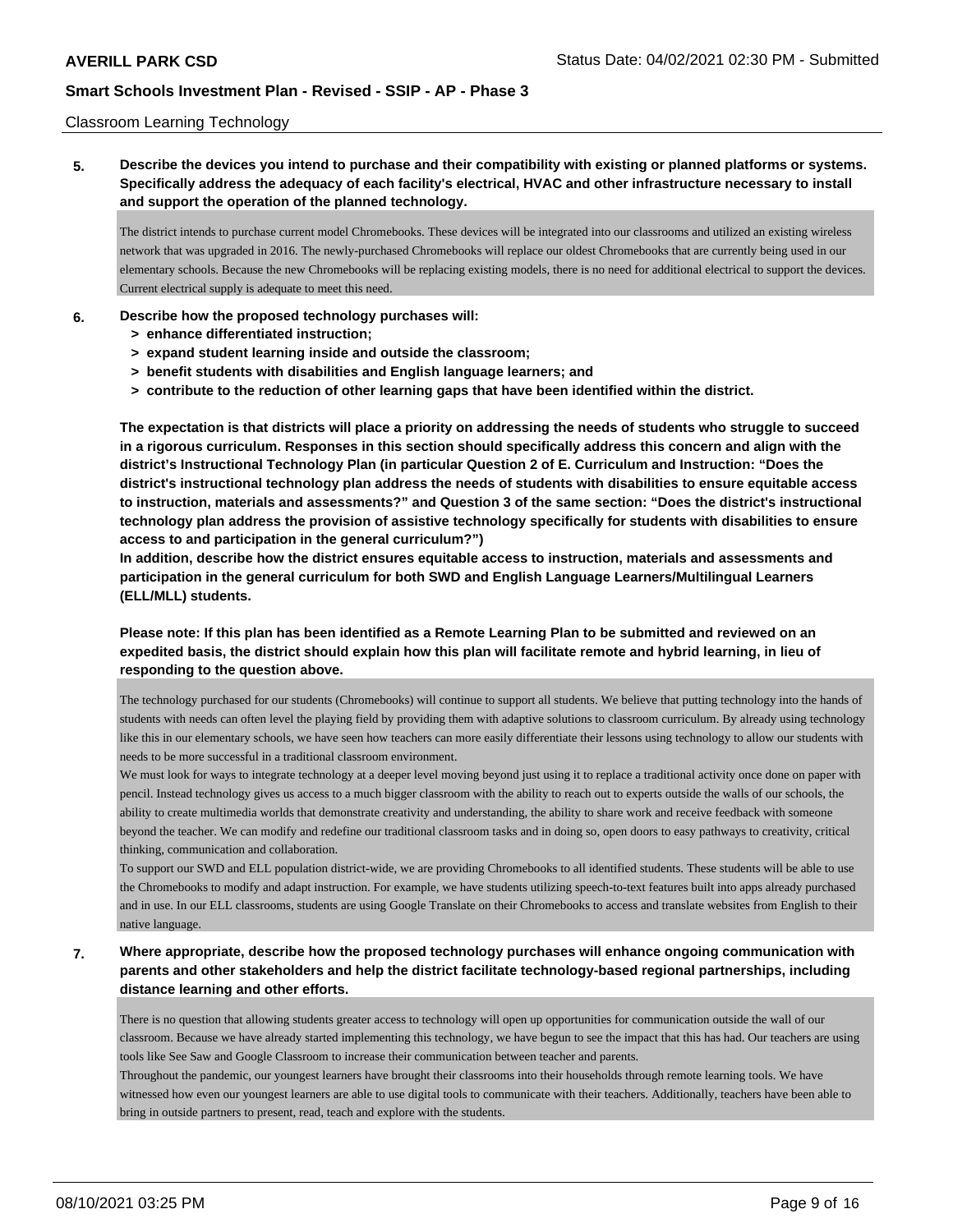### Classroom Learning Technology

**8. Describe the district's plan to provide professional development to ensure that administrators, teachers and staff can employ the technology purchased to enhance instruction successfully.**

**Note: This response should be aligned and expanded upon in accordance with your district's response to Question 1 of F. Professional Development of your Instructional Technology Plan: "Please provide a summary of professional development offered to teachers and staff, for the time period covered by this plan, to support technology to enhance teaching and learning. Please include topics, audience and method of delivery within your summary."**

**Please note: If this plan has been identified as a Remote Learning Plan to be submitted and reviewed on an expedited basis, the district should provide a statement confirming that the district has provided or will provide professional development on these devices to its staff, in lieu of responding to the question above.**

The district has make a concerted effort to provide professional development for all to ensure that technology is being thoughtfully integrated into instruction. Over the past three years, we have hosted our own in-district professional development conference called AP Transforms that has provided staff with over 50 workshop opportunities in the area of technology integration.

Additionally, every staff member participated in two mandatory workshops at the start of this school year on blended learning strategies and digital formative assessment tools, to help them prepare for teaching with technology in a hybrid or remote model.

Our annual professional development calls for ongoing, sustained professional develop opportunities in topics supporting the integration of technology in the classroom. Because of the recent experiences of the past year, staff has enthusiastically embraced any offering the district has provided.

- **9. Districts must contact one of the SUNY/CUNY teacher preparation programs listed on the document on the left side of the page that supplies the largest number of the district's new teachers to request advice on innovative uses and best practices at the intersection of pedagogy and educational technology.**
	- By checking this box, you certify that you have contacted the SUNY/CUNY teacher preparation program that supplies the largest number of your new teachers to request advice on these issues.
	- **9a. Please enter the name of the SUNY or CUNY Institution that you contacted.**

SUNY Albany

**9b. Enter the primary Institution phone number.**

(518) 442-5100

**9c. Enter the name of the contact person with whom you consulted and/or will be collaborating with on innovative uses of technology and best practices.**

#### DR. CHERYL DOZIER

**10. To ensure the sustainability of technology purchases made with Smart Schools funds, districts must demonstrate a long-term plan to maintain and replace technology purchases supported by Smart Schools Bond Act funds. This sustainability plan shall demonstrate a district's capacity to support recurring costs of use that are ineligible for Smart Schools Bond Act funding such as device maintenance, technical support, Internet and wireless fees, maintenance of hotspots, staff professional development, building maintenance and the replacement of incidental items. Further, such a sustainability plan shall include a long-term plan for the replacement of purchased devices and equipment at the end of their useful life with other funding sources.**

 $\boxtimes$  By checking this box, you certify that the district has a sustainability plan as described above.

**11. Districts must ensure that devices purchased with Smart Schools Bond funds will be distributed, prepared for use, maintained and supported appropriately. Districts must maintain detailed device inventories in accordance with generally accepted accounting principles.**

By checking this box, you certify that the district has a distribution and inventory management plan and system in place.

**12. Please detail the type, quantity, per unit cost and total cost of the eligible items under each sub-category.**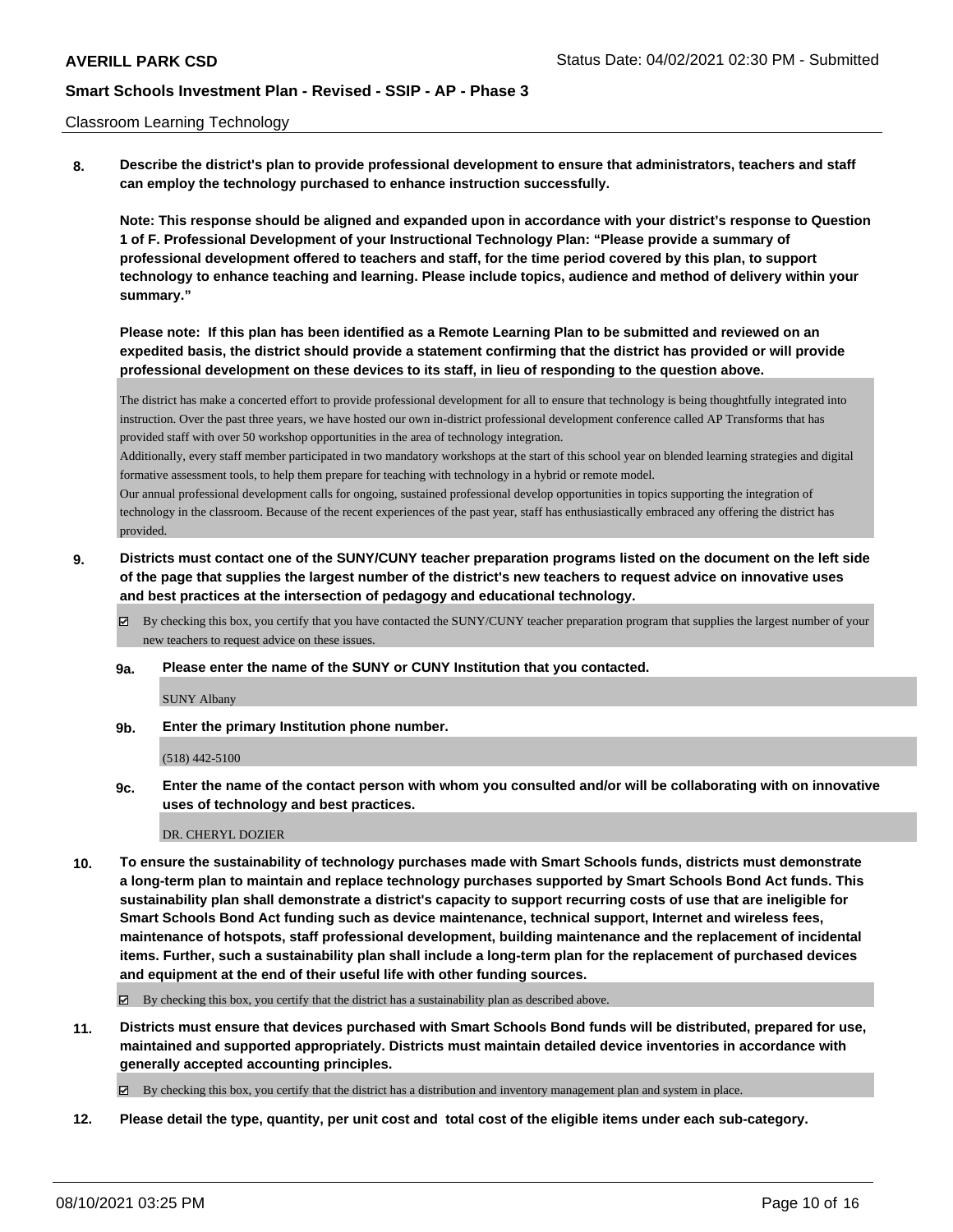Classroom Learning Technology

| Select the allowable expenditure | Item to be Purchased       | Quantity | Cost per Item | <b>Total Cost</b> |
|----------------------------------|----------------------------|----------|---------------|-------------------|
| type.                            |                            |          |               |                   |
| Repeat to add another item under |                            |          |               |                   |
| each type.                       |                            |          |               |                   |
| <b>Laptop Computers</b>          | Chromebooks                | 601      | 225.00        | 135,225.00        |
| <b>Other Costs</b>               | <b>Chromebook Licenses</b> | 601      | 25.00         | 15,025.00         |
|                                  |                            | 1,202    | 250.00        | 150,250           |

## **13. Final 2014-15 BEDS Enrollment to calculate Nonpublic Sharing Requirement (no changes allowed.)**

|              | <b>I Public Enrollment</b> | Nonpublic Enrollment | Total Enrollment | l Nonpublic<br>Percentage |
|--------------|----------------------------|----------------------|------------------|---------------------------|
| l Enrollment | 2.925                      | 92                   | 3.017.00         | 3.05                      |

## **14. If you are submitting an allocation for Classroom Learning Technology complete this table.**

|                          | Public School Sub-Allocation | <b>Estimated Nonpublic Loan</b><br>Amount<br>(Based on Percentage Above) | <b>Estimated Total Public and</b><br>Nonpublic Sub-Allocation |
|--------------------------|------------------------------|--------------------------------------------------------------------------|---------------------------------------------------------------|
| Interactive Whiteboards  | 0.00                         | 0.00                                                                     | 0.00                                                          |
| <b>Computer Servers</b>  | 0.00                         | 0.00                                                                     | 0.00                                                          |
| <b>Desktop Computers</b> | 0.00                         | 0.00                                                                     | 0.00                                                          |
| <b>Laptop Computers</b>  | 135,225.00                   | 0.00                                                                     | 135,225.00                                                    |
| <b>Tablet Computers</b>  | (No Response)                | 0.00                                                                     | 0.00                                                          |
| <b>Other Costs</b>       | 15,025.00                    | 0.00                                                                     | 15,025.00                                                     |
| Totals:                  | 150,250.00                   | 0                                                                        | 150,250                                                       |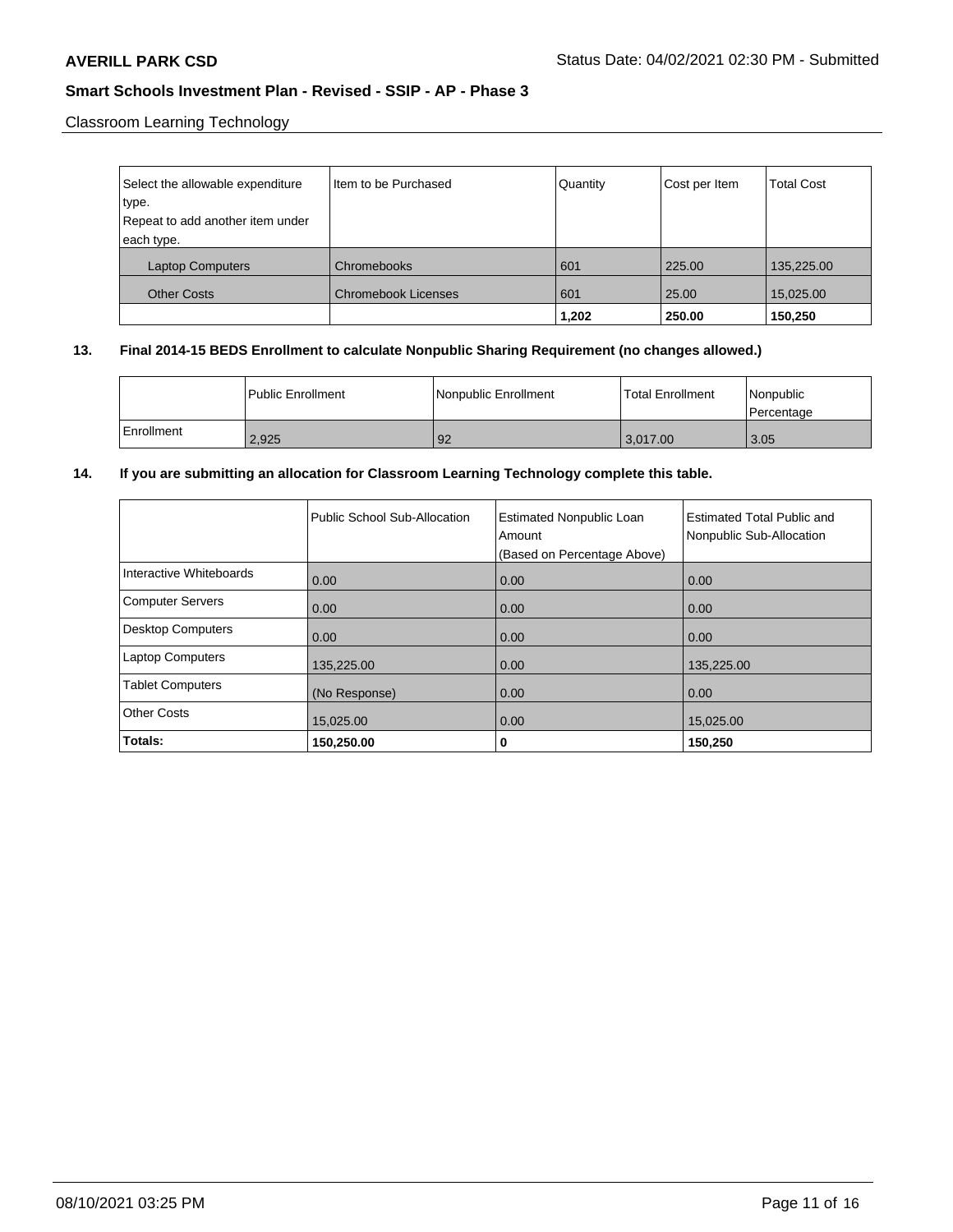### Pre-Kindergarten Classrooms

**1. Provide information regarding how and where the district is currently serving pre-kindergarten students and justify the need for additional space with enrollment projections over 3 years.**

(No Response)

- **2. Describe the district's plan to construct, enhance or modernize education facilities to accommodate prekindergarten programs. Such plans must include:**
	- **Specific descriptions of what the district intends to do to each space;**
	- **An affirmation that new pre-kindergarten classrooms will contain a minimum of 900 square feet per classroom;**
	- **The number of classrooms involved;**
	- **The approximate construction costs per classroom; and**
	- **Confirmation that the space is district-owned or has a long-term lease that exceeds the probable useful life of the improvements.**

(No Response)

**3. Smart Schools Bond Act funds may only be used for capital construction costs. Describe the type and amount of additional funds that will be required to support ineligible ongoing costs (e.g. instruction, supplies) associated with any additional pre-kindergarten classrooms that the district plans to add.**

(No Response)

**4. All plans and specifications for the erection, repair, enlargement or remodeling of school buildings in any public school district in the State must be reviewed and approved by the Commissioner. Districts that plan capital projects using their Smart Schools Bond Act funds will undergo a Preliminary Review Process by the Office of Facilities Planning.**

**Please indicate on a separate row each project number given to you by the Office of Facilities Planning.**

| Project Number |  |
|----------------|--|
| (No Response)  |  |
|                |  |

**5. Please detail the type, quantity, per unit cost and total cost of the eligible items under each sub-category.**

| Select the allowable expenditure | Item to be purchased | Quantity      | Cost per Item | <b>Total Cost</b> |
|----------------------------------|----------------------|---------------|---------------|-------------------|
| type.                            |                      |               |               |                   |
| Repeat to add another item under |                      |               |               |                   |
| each type.                       |                      |               |               |                   |
| (No Response)                    | (No Response)        | (No Response) | (No Response) | 0.00              |
|                                  |                      | U             | 0.00          |                   |

**6. If you have made an allocation for Pre-Kindergarten Classrooms, complete this table. Note that the calculated Total at the bottom of the table must equal the Total allocation for this category that you entered in the SSIP Overview overall budget.**

| Totals:                                  | 0.00           |
|------------------------------------------|----------------|
| <b>Other Costs</b>                       | (No Response)  |
| Enhance/Modernize Educational Facilities | (No Response)  |
| Construct Pre-K Classrooms               | (No Response)  |
|                                          | Sub-Allocation |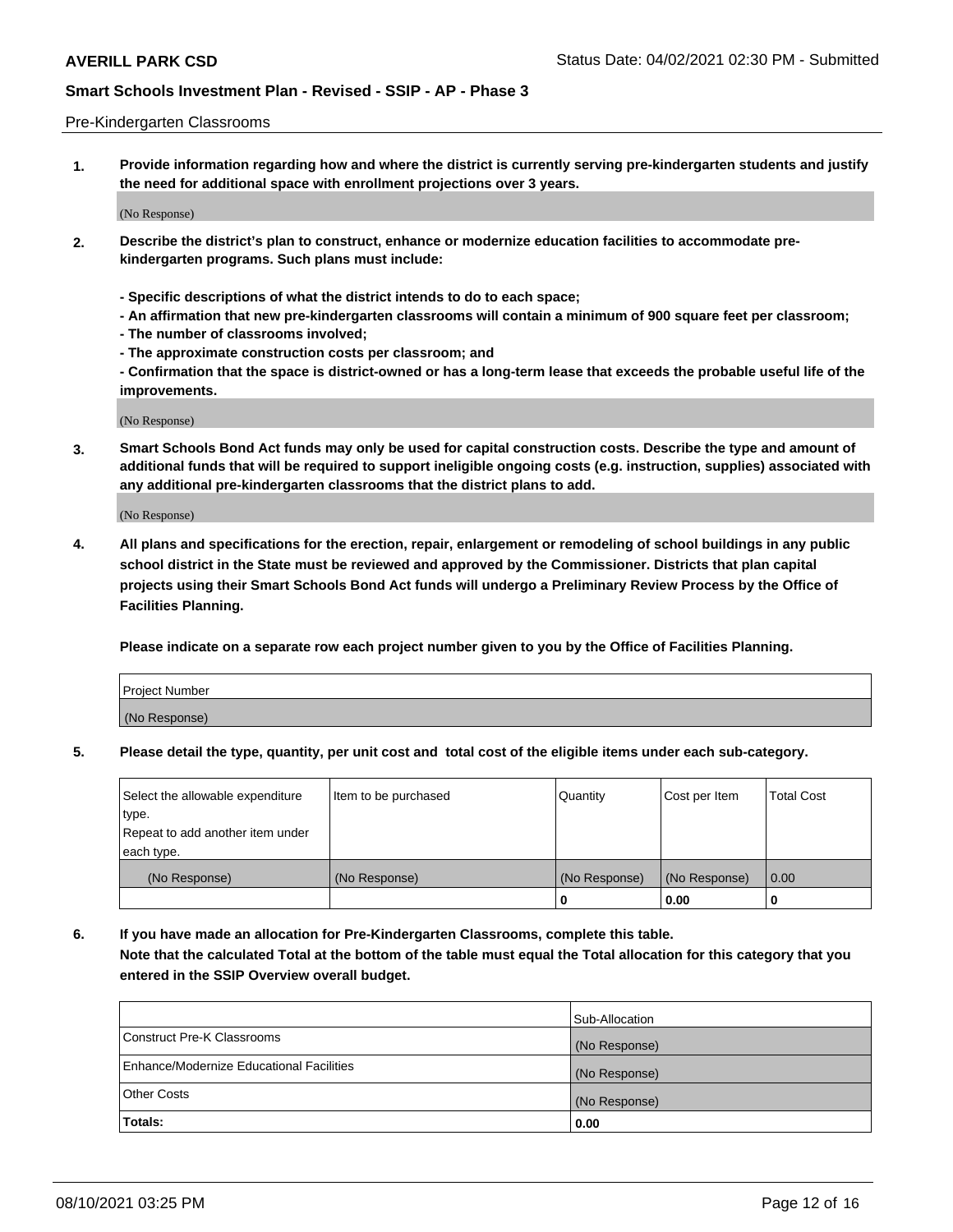Replace Transportable Classrooms

**1. Describe the district's plan to construct, enhance or modernize education facilities to provide high-quality instructional space by replacing transportable classrooms.**

(No Response)

**2. All plans and specifications for the erection, repair, enlargement or remodeling of school buildings in any public school district in the State must be reviewed and approved by the Commissioner. Districts that plan capital projects using their Smart Schools Bond Act funds will undergo a Preliminary Review Process by the Office of Facilities Planning.**

**Please indicate on a separate row each project number given to you by the Office of Facilities Planning.**

| Project Number |  |
|----------------|--|
|                |  |
|                |  |
|                |  |
|                |  |
| (No Response)  |  |
|                |  |
|                |  |
|                |  |

**3. For large projects that seek to blend Smart Schools Bond Act dollars with other funds, please note that Smart Schools Bond Act funds can be allocated on a pro rata basis depending on the number of new classrooms built that directly replace transportable classroom units.**

**If a district seeks to blend Smart Schools Bond Act dollars with other funds describe below what other funds are being used and what portion of the money will be Smart Schools Bond Act funds.**

(No Response)

**4. Please detail the type, quantity, per unit cost and total cost of the eligible items under each sub-category.**

| Select the allowable expenditure | Item to be purchased | Quantity      | Cost per Item | Total Cost |
|----------------------------------|----------------------|---------------|---------------|------------|
| ∣type.                           |                      |               |               |            |
| Repeat to add another item under |                      |               |               |            |
| each type.                       |                      |               |               |            |
| (No Response)                    | (No Response)        | (No Response) | (No Response) | 0.00       |
|                                  |                      | u             | 0.00          |            |

**5. If you have made an allocation for Replace Transportable Classrooms, complete this table. Note that the calculated Total at the bottom of the table must equal the Total allocation for this category that you entered in the SSIP Overview overall budget.**

|                                                | Sub-Allocation |
|------------------------------------------------|----------------|
| Construct New Instructional Space              | (No Response)  |
| Enhance/Modernize Existing Instructional Space | (No Response)  |
| Other Costs                                    | (No Response)  |
| Totals:                                        | 0.00           |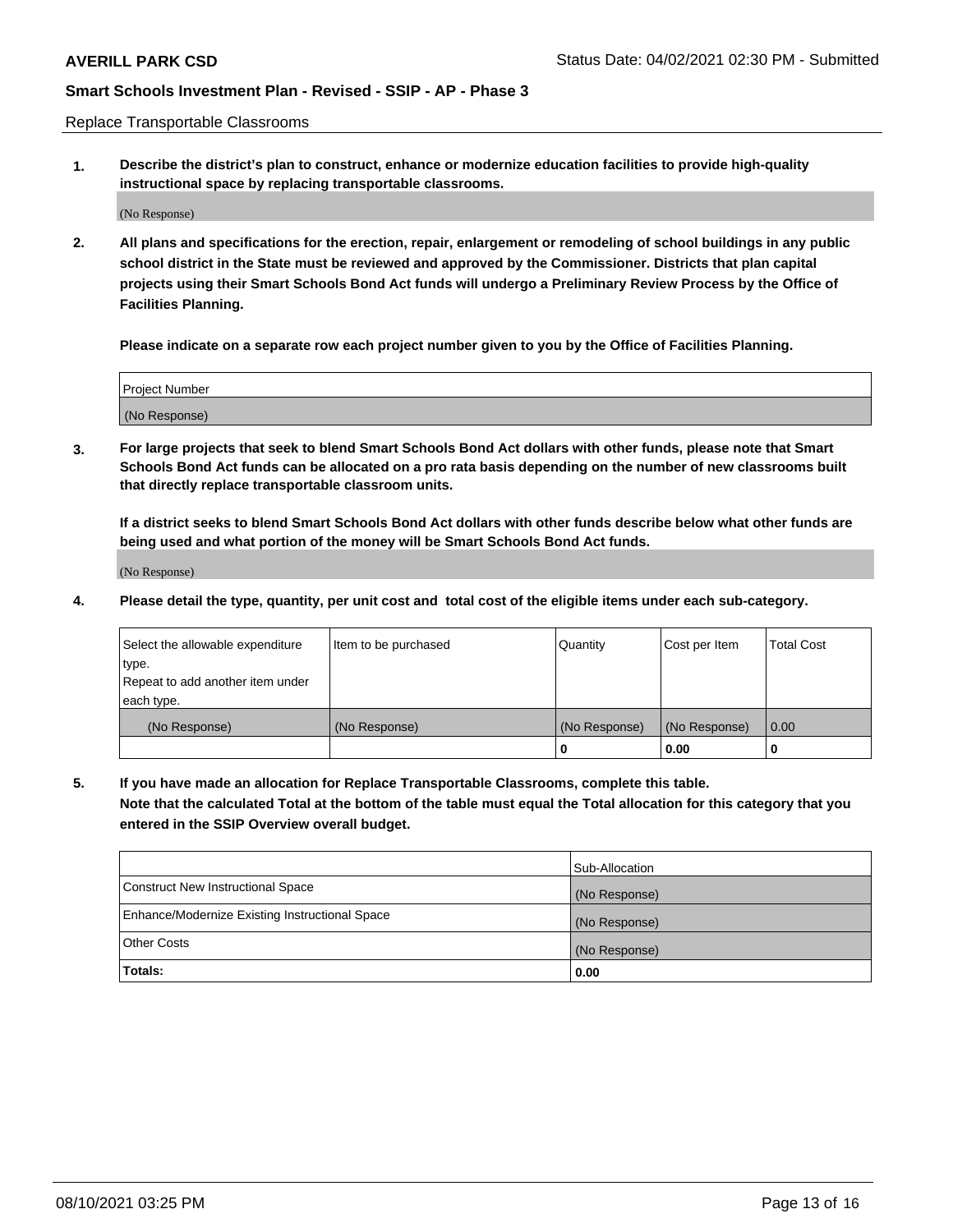High-Tech Security Features

**1. Describe how you intend to use Smart Schools Bond Act funds to install high-tech security features in school buildings and on school campuses.**

(No Response)

**2. All plans and specifications for the erection, repair, enlargement or remodeling of school buildings in any public school district in the State must be reviewed and approved by the Commissioner. Smart Schools plans with any expenditures in the High-Tech Security category require a project number from the Office of Facilities Planning. Districts must submit an SSBA LOI and receive project numbers prior to submitting the SSIP. As indicated on the LOI, some projects may be eligible for a streamlined review and will not require a building permit. Please indicate on a separate row each project number given to you by the Office of Facilities Planning.**

| <b>Project Number</b> |  |
|-----------------------|--|
| (No Response)         |  |

- **3. Was your project deemed eligible for streamlined Review?**
	- Yes
	- $\hfill \square$  No
- **4. Include the name and license number of the architect or engineer of record.**

| Name          | License Number |
|---------------|----------------|
| (No Response) | (No Response)  |

**5. Please detail the type, quantity, per unit cost and total cost of the eligible items under each sub-category.**

| Select the allowable expenditure | Item to be purchased | Quantity      | Cost per Item | <b>Total Cost</b> |
|----------------------------------|----------------------|---------------|---------------|-------------------|
| type.                            |                      |               |               |                   |
| Repeat to add another item under |                      |               |               |                   |
| each type.                       |                      |               |               |                   |
| (No Response)                    | (No Response)        | (No Response) | (No Response) | 0.00              |
|                                  |                      | 0             | 0.00          |                   |

**6. If you have made an allocation for High-Tech Security Features, complete this table.**

**Enter each Sub-category Public Allocation based on the the expenditures listed in Table #5.**

|                                                      | Sub-Allocation |
|------------------------------------------------------|----------------|
| Capital-Intensive Security Project (Standard Review) | (No Response)  |
| <b>Electronic Security System</b>                    | (No Response)  |
| <b>Entry Control System</b>                          | (No Response)  |
| Approved Door Hardening Project                      | (No Response)  |
| <b>Other Costs</b>                                   | (No Response)  |
| Totals:                                              | 0.00           |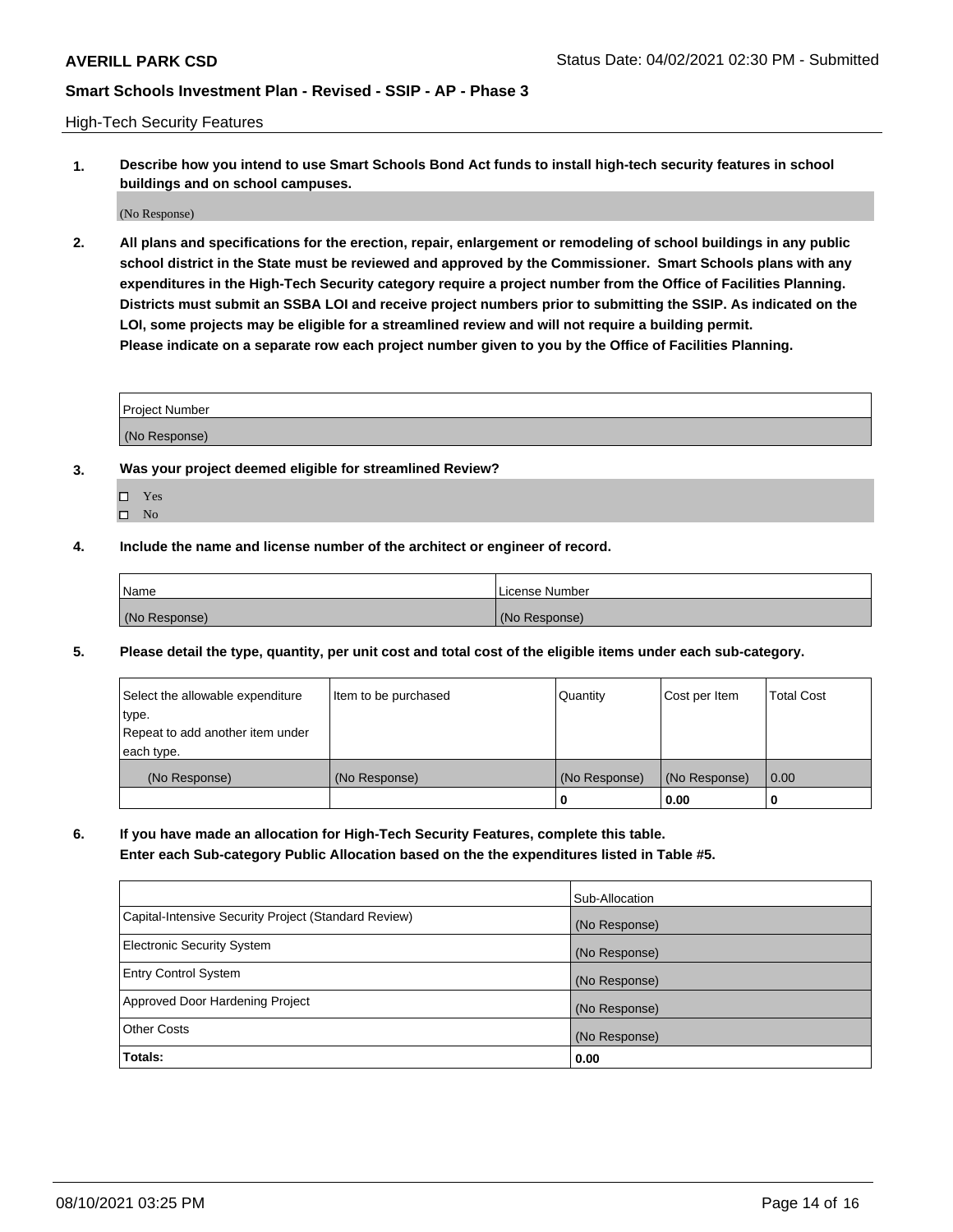Non-Public Schools

**1. Describe your plan to utilize SSBA funds to purchase devices and loan to the nonpublic schools within your district. Please specify what devices have been requested by the nonpublic schools. If the nonpublic schools have not finalized requests, the district should provide the date nonpublic schools will submit the request by.**

**Please note: If this plan has been identified as a Remote Learning Plan to be submitted and reviewed on an expedited basis, the district should state that they will reach out to the nonpublic schools upon submission of the application, in lieu of responding to the question above.**

The district has already met the \$250 per pupil maximum.

**2. A final Smart Schools Investment Plan cannot be approved until school authorities have adopted regulations specifying the date by which requests from nonpublic schools for the purchase and loan of Smart Schools Bond Act classroom technology must be received by the district.**

By checking this box, you certify that you have such a plan and associated regulations in place that have been made public.

**2a. Please enter the date each year nonpublic schools must request loanable items from the school district. This date cannot be earlier than June 1 of the previous school year.**

(No Response)

### **3. Final 2014-15 BEDS Enrollment to calculate Nonpublic Sharing Requirement (no changes allowed.)**

|              | <b>Public Enrollment</b> | <b>Nonpublic Enrollment</b> | Total Enrollment | Nonpublic Percentage |
|--------------|--------------------------|-----------------------------|------------------|----------------------|
| l Enrollment | 2.925                    | 92                          | 3.017.00         | 3.05                 |

### **4. Nonpublic Loan Calculator**

|                                                          | 'Loanable      | Loanable   | Additional       | Estimated | Previously | l Cumulative | <b>Final Per</b> | <b>Final Total</b> |
|----------------------------------------------------------|----------------|------------|------------------|-----------|------------|--------------|------------------|--------------------|
|                                                          | School         | Classroom  | Nonpublic        | Per Pupil | Approved   | Per Pupil    | Pupil Loan       | Loan               |
|                                                          | l Connectivity | Fechnology | Loan             | Amount -  | Per Pupil  | l Loan       | Amount -         | Amount -           |
|                                                          |                |            | (Optional)       | This Plan | Amount(s)  | Amount       | This Plan        | This Plan          |
| Required Nonpublic 0.00<br>Loan                          |                | 150.250.00 |                  | 51.37     | 250.00     | 250.00       | 0.00             | 0.00               |
| Final Adjusted Loan  <br>- (If additional loan<br>funds) | 0.00           | 150,250.00 | (No<br>Response) | 51.37     | 250.00     | 250.00       | 0.00             | 0.00               |

### **5. Nonpublic Share**

|                                          | Final Per Pupil Amount | Final Nonpublic Loan Amount |
|------------------------------------------|------------------------|-----------------------------|
| Pending and Previously<br>Approved Plans | 250.00                 | 23,000.00                   |
| <b>This Plan</b>                         | 0.00                   | 0.00                        |
| Total                                    | 250.00                 | 23,000.00                   |

### **6. Distribution of Nonpublic Loan Amount by School**

| l Nonpublic School Name       | 2018-19 K-12 Enrollment | Special Ed School? If Yes, not eligible |
|-------------------------------|-------------------------|-----------------------------------------|
| <b>ROBERT C PARKER SCHOOL</b> | 83                      | <b>No</b>                               |

**7. Please detail the type, quantity and per unit cost of the eligible items under each sub-category.**